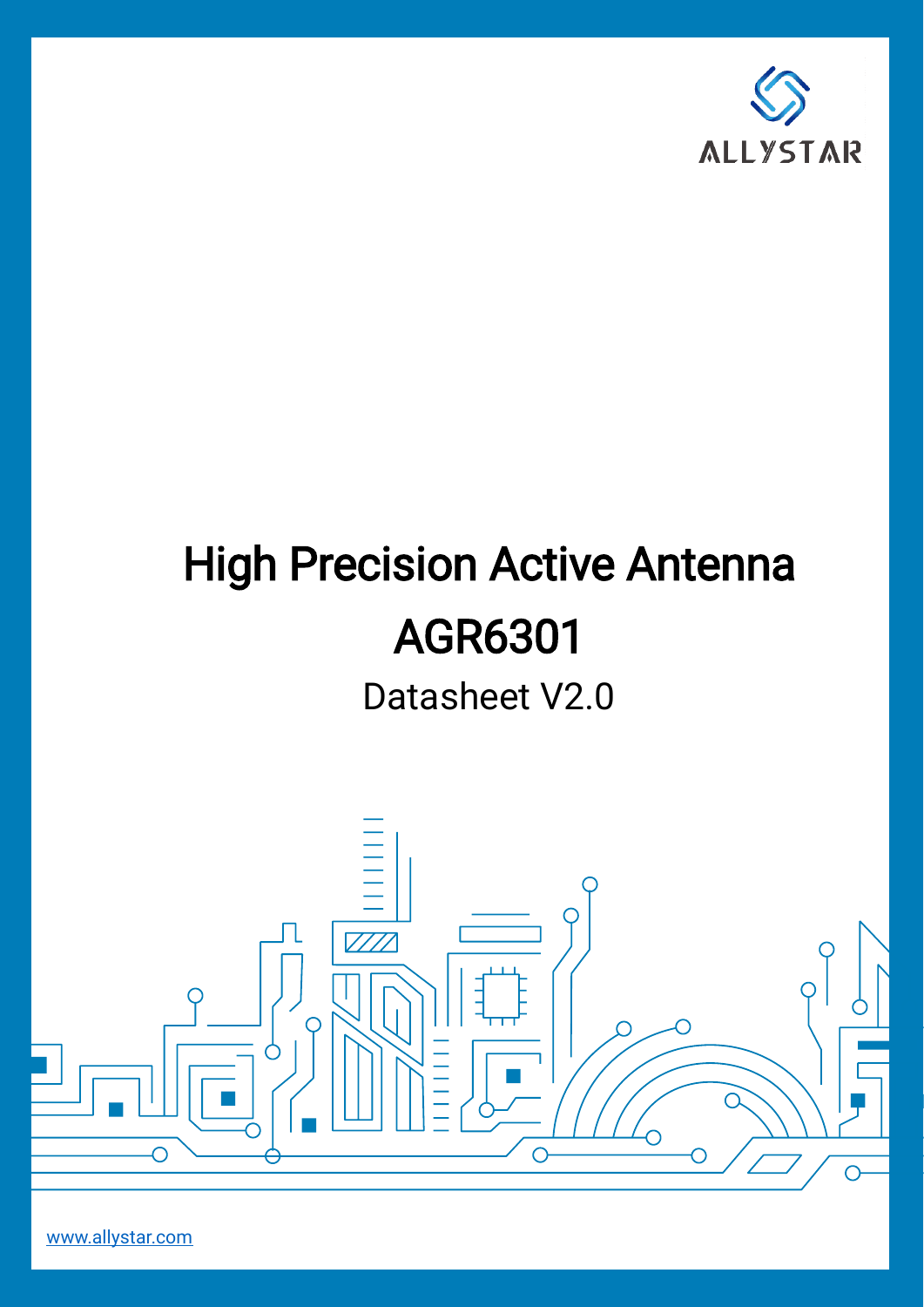

### Notice, Statement and Copyright

ALLYSTAR Technology offers this document as a service to its customers, to support application and engineering efforts that use the products designed by ALLYSTAR Technology. Products and specifications discussed herein are for reference purposes only. Performance characteristics listed in this document do not constitute a warranty or guarantee of product performance.

ALLYSTAR Technology assumes no liability or responsibility for any claims or damages arising out of the use of this document, or from the use of integrated circuits based on this document, including, but not limited to claims or damages based on infringement of patents, copyrights or other intellectual property rights.

This document contains proprietary technical information which is the property of ALLYSTAR Technology, copying of this document and giving it to others and using or communication of the contents thereof, are forbidden without express authority. Offenders are liable to the payment of damages. ALLYSTAR Technology reserves the right to make changes in its products, specifications and other information at any time without notice.

For more recent documents, please visi[t www.allystar.com.](http://www.allystar.com/) Copyright © Allystar Technology (Shenzhen) Co., Ltd. 2020. All rights reserved.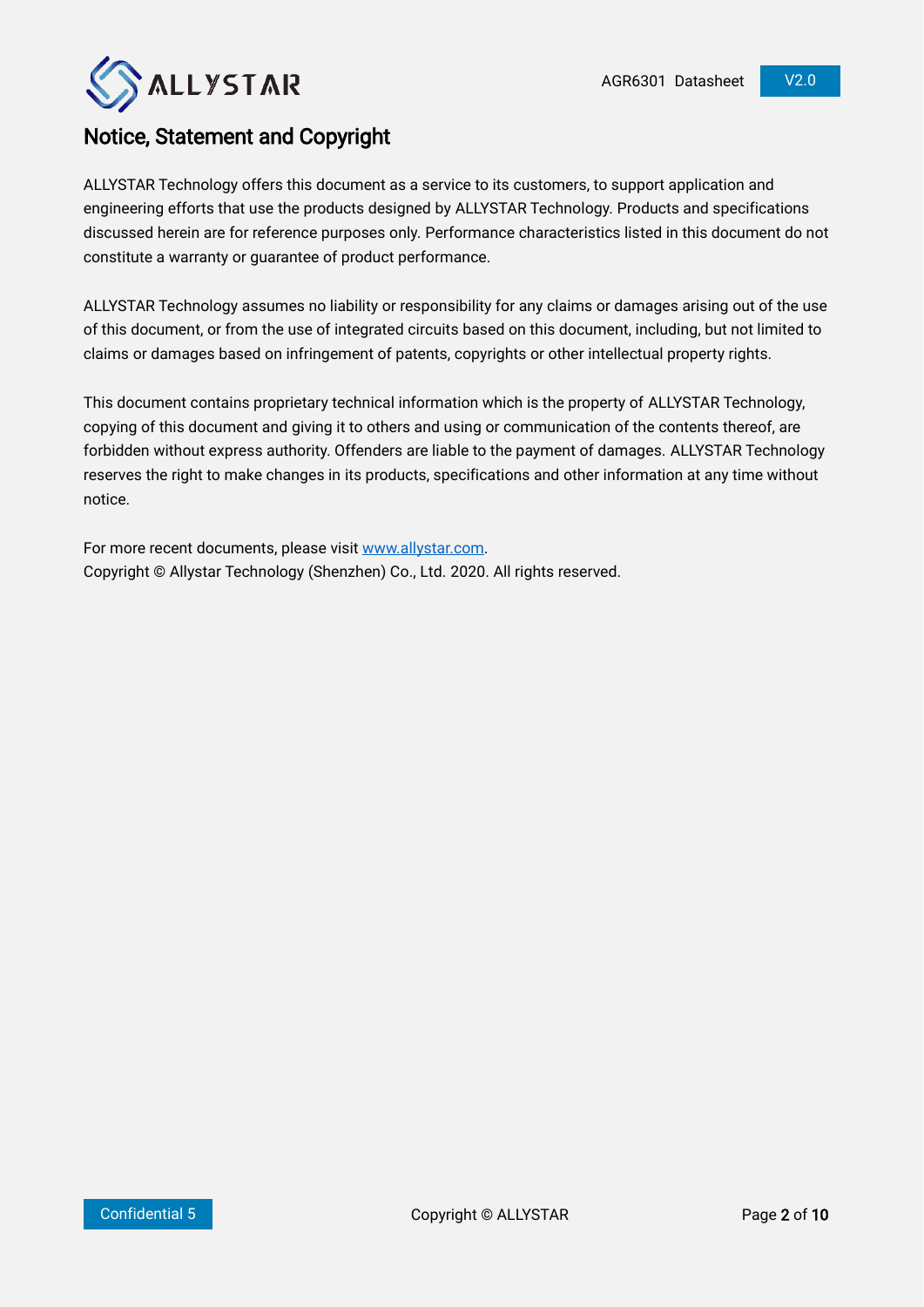

# **TABLE OF CONTENT**

<span id="page-2-0"></span>

|              | 1.1<br>1.2<br>1.3<br>1.4 |  |   |
|--------------|--------------------------|--|---|
| $\mathbf{2}$ | 2.1<br>2.2<br>2.3        |  |   |
| 3            |                          |  |   |
| 4<br>5       | 4.1                      |  | 9 |
|              |                          |  |   |

# **List of tables**

# List of figures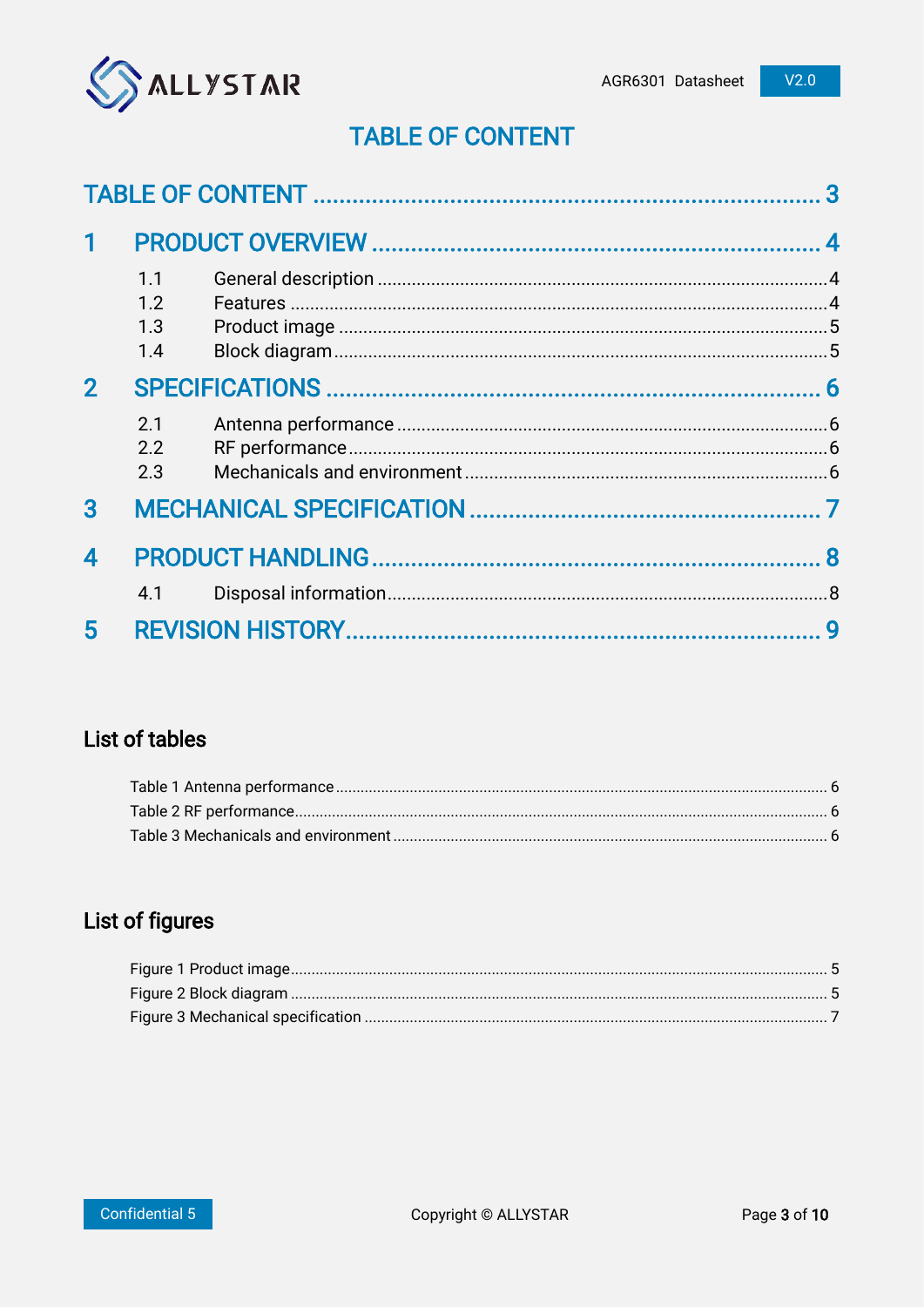<span id="page-3-0"></span>

### <span id="page-3-1"></span>1.1 General description

GNSS antennas are a critical but often overlooked part of a receiver setup. Choosing a correct antenna is hugely important since antennas are the main interface between the GNSS space segment and the user, as they capture the L-band signal transmitted by satellites. Antenna must be able to convert the energy in the electromagnetic waves arriving from the satellites into an electric current that is further processed by the receiver. Given that signals received from GNSS satellite are weak and arriving from any direction, it is clear that choosing the correct antenna is imperative. Choosing the optimal GNSS antenna for the application will maximize GNSS receiver's positioning performance.

ALLYSTAR Active Antenna AGR6301 is a professional grade GNSS antenna covering the GPS L1, BeiDou B1 and GLONASS L1 frequency band. It employs ALLYSTAR's dual feed antenna patch technology which offers excellent circular polarized signal reception and great axial ratio (<1dB), resulting in much higher precision than single feed antennas which are typically tuned to a single GNSS frequency. It is especially designed for precision industrial, agricultural and military applications.

AGR6301 features a high performance dual-feed wideband patch element. In order to increase GNSS radio frequency sensitivity and signal noise ratio, AGR6301 uses a LNA+SAW+LNA diagram, which provides excellent noise figure and high gain that is constant across the full frequency band.

It is housed in a compact, industrial-grade waterproof and magnet mount enclosure. Using internal magnets, the antenna can be installed almost anywhere allowing for greater flexibility.

### <span id="page-3-2"></span>1.2 Features

- LNA gain: 25 dB typ.
- High rejection SAW filter
- Low noise figure
- Waterproof enclosure (IP67)
- Great axial ratio: over full bandwidth
- Magnetic mounting supported
- Dual feed antenna (wide 3dB beam-width)
- GPS L1, BeiDou B1, GLONASS L1 and Galileo E1 frequencies
- Supports single band RTK/RTD
- Supports Allystar HD9301/HD8020/HD8021/HD8040/HD8041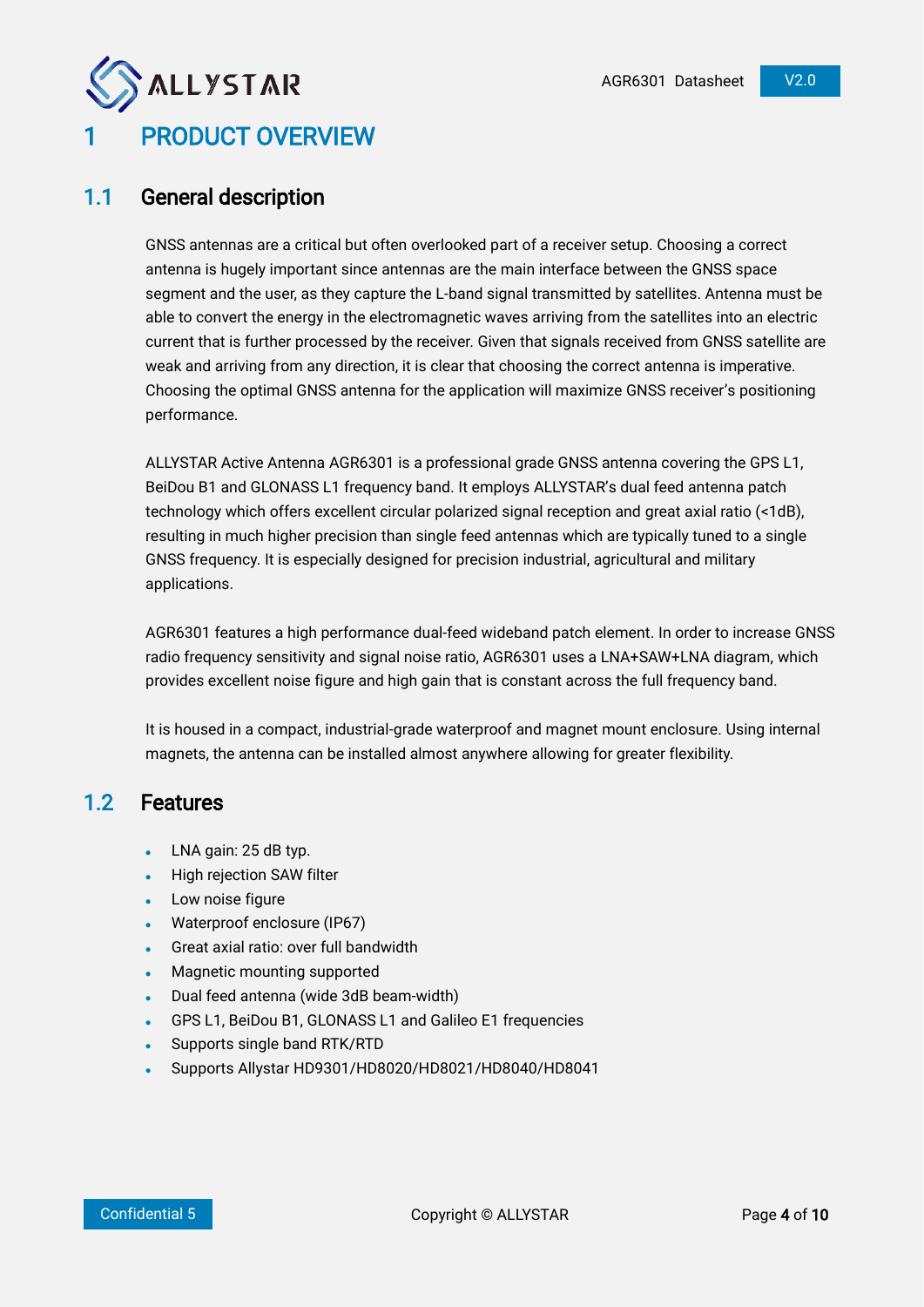

# <span id="page-4-0"></span>1.3 Product image



Figure 1 Product image

## <span id="page-4-2"></span><span id="page-4-1"></span>1.4 Block diagram

<span id="page-4-3"></span>

Figure 2 Block diagram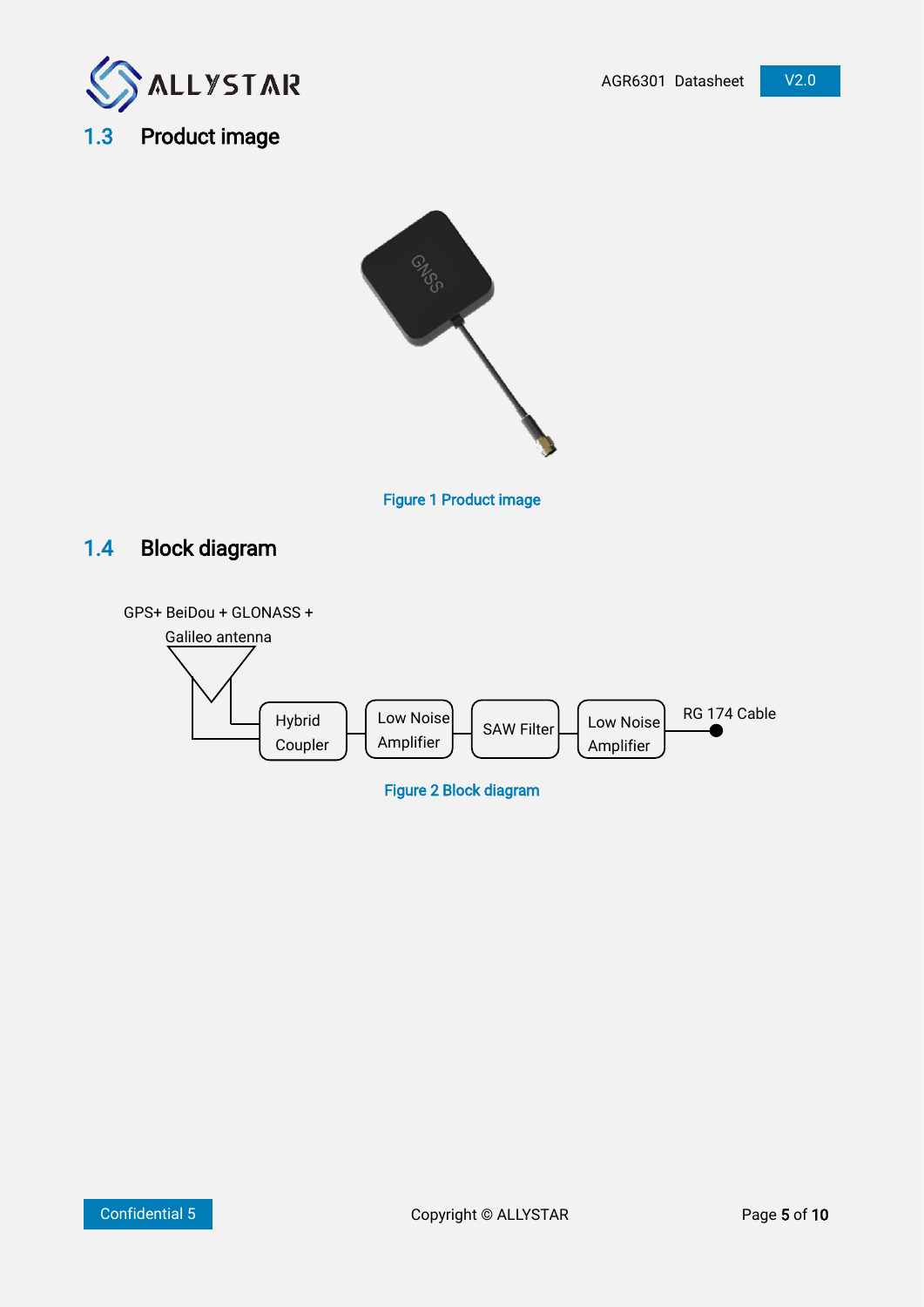

<span id="page-5-0"></span>

### <span id="page-5-4"></span><span id="page-5-1"></span>2.1 Antenna performance

#### Table 1 Antenna performance

| <b>Parameter</b>     | <b>Specification</b>                             |  |
|----------------------|--------------------------------------------------|--|
|                      | GPS: L1                                          |  |
|                      | BeiDou: B1I/B1C                                  |  |
| Support system       | <b>GLONASS: L1</b>                               |  |
|                      | Galileo: E1                                      |  |
|                      | QZSS: L1                                         |  |
|                      | GPS/Galileo 1575.42MHz.                          |  |
| Operation band       | BeiDou 1561MHz.                                  |  |
|                      | GLONASS 1602MHz.                                 |  |
| Antenna architecture | Dual feed patch                                  |  |
| Antenna dimension    | 35x35x4mm                                        |  |
| Polarization         | <b>RHCP</b>                                      |  |
| Axial ratio          | $<$ 2dB                                          |  |
|                      | 4.8dBi for BeiDou band (with 100x100mm GND)      |  |
| Antenna peak gain    | 3.8dBi for GPS/Galileo band (with 100x100mm GND) |  |
|                      | 5dBi for GLONASS band (with 100x100mm GND)       |  |
| 3dB beam width       | XZ plan 95° on support band                      |  |
|                      | YZ plan 85° on support band                      |  |

# <span id="page-5-5"></span><span id="page-5-2"></span>2.2 RF performance

#### Table 2 RF performance

| <b>Parameter</b>      | <b>Specification</b> |  |
|-----------------------|----------------------|--|
| LNA gain              | 25dB typ. at 3.3V    |  |
| Noise figure          | $\leq$ 2dB           |  |
| Output SWR            | 2.5                  |  |
| Output impedance      | 50 Ohm               |  |
| Out-band rejection    | >1640MHz (>40dB)     |  |
| Support voltage       | $3.0 - 5.0V$         |  |
| Power consumption     | 7.5mA at 3.3V        |  |
|                       | 10kv air discharge   |  |
| <b>ESD</b> protection | 4kv contact          |  |

# <span id="page-5-6"></span><span id="page-5-3"></span>2.3 Mechanicals and environment

#### Table 3 Mechanicals and environment

| <b>Parameter</b>      | <b>Specification</b>                 |
|-----------------------|--------------------------------------|
| Dimension             | 56.5mm x 56.5mmx 21mm                |
| RF cable              | RG174 3M SMA(M) 180° (customization) |
| Operation temperature | $-40^{\circ}$ C to $+85^{\circ}$ C   |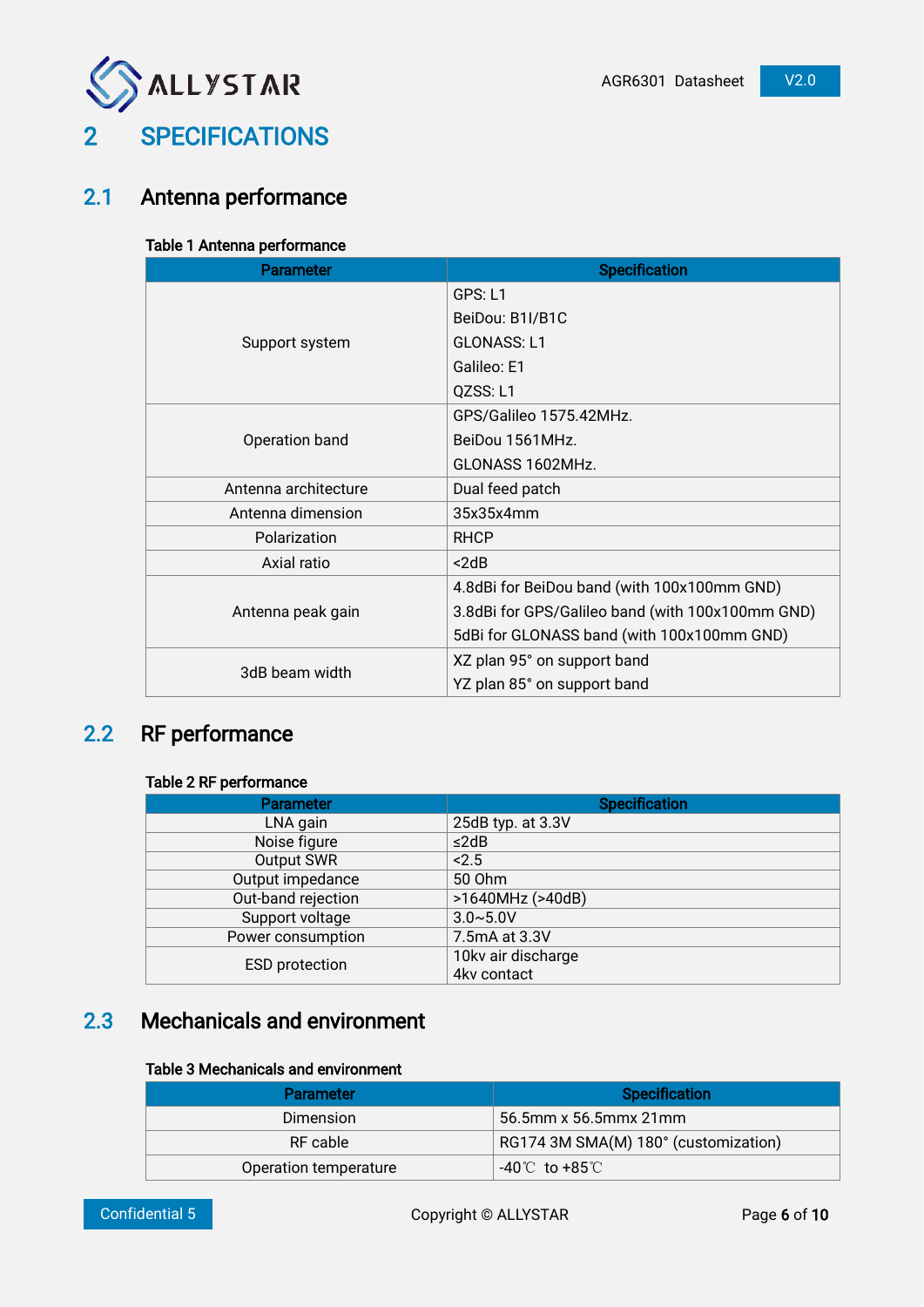

| Mounting    | Magnet mount   |
|-------------|----------------|
| Water proof | <b>IP67</b>    |
| Environment | ROHS and REACH |

# <span id="page-6-0"></span>3 MECHANICAL SPECIFICATION



<span id="page-6-1"></span>Figure 3 Mechanical specification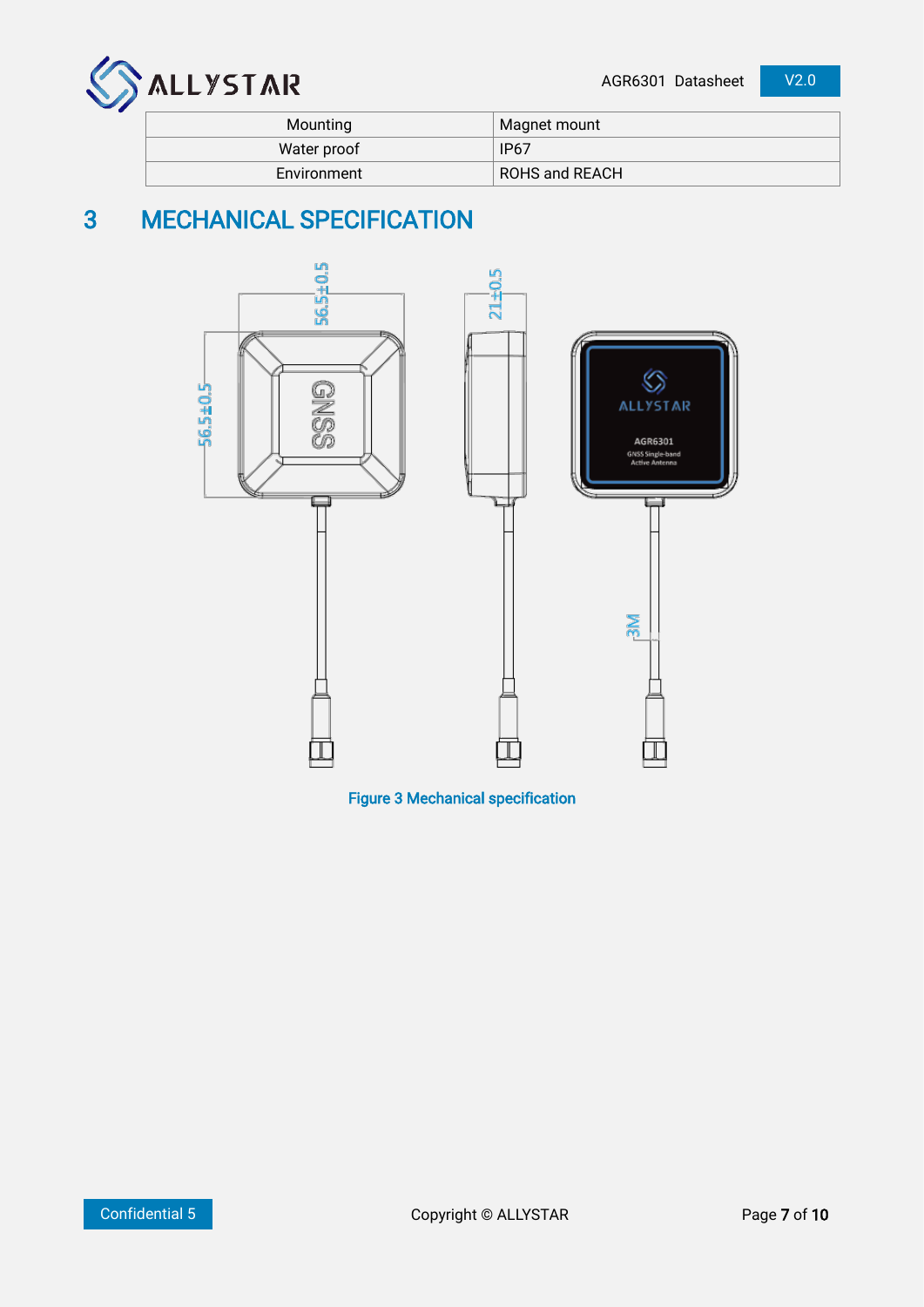<span id="page-7-0"></span>

# <span id="page-7-1"></span>4.1 Disposal information

This device must not be treated as household waste.

For more detailed information about recycling electronic components contact your local waste management authority.

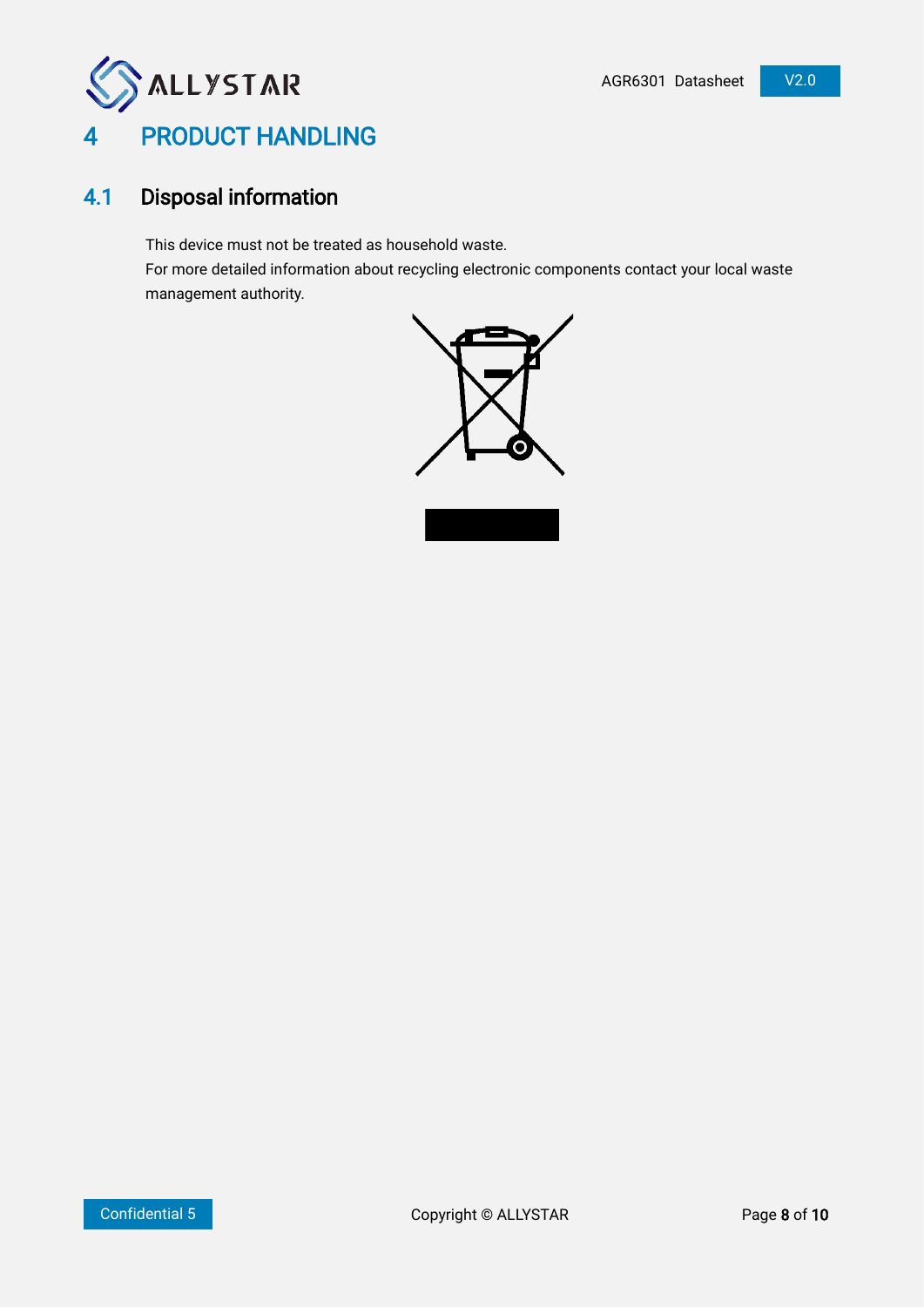

# <span id="page-8-0"></span>5 REVISION HISTORY

| <b>Revision</b> | <b>Date</b> | <b>Author</b> | <b>Status / Comments</b>      |
|-----------------|-------------|---------------|-------------------------------|
| V1.0            | 2018-05-17  | Daisy         | Start version, first released |
|                 |             |               | Modify ID Dimension           |
| V2.0            | 2020-11     | Taylor        | Updates voltage.              |
|                 |             |               | Updates Output SWR.           |
|                 |             |               |                               |
|                 |             |               |                               |
|                 |             |               |                               |
|                 |             |               |                               |
|                 |             |               |                               |
|                 |             |               |                               |
|                 |             |               |                               |